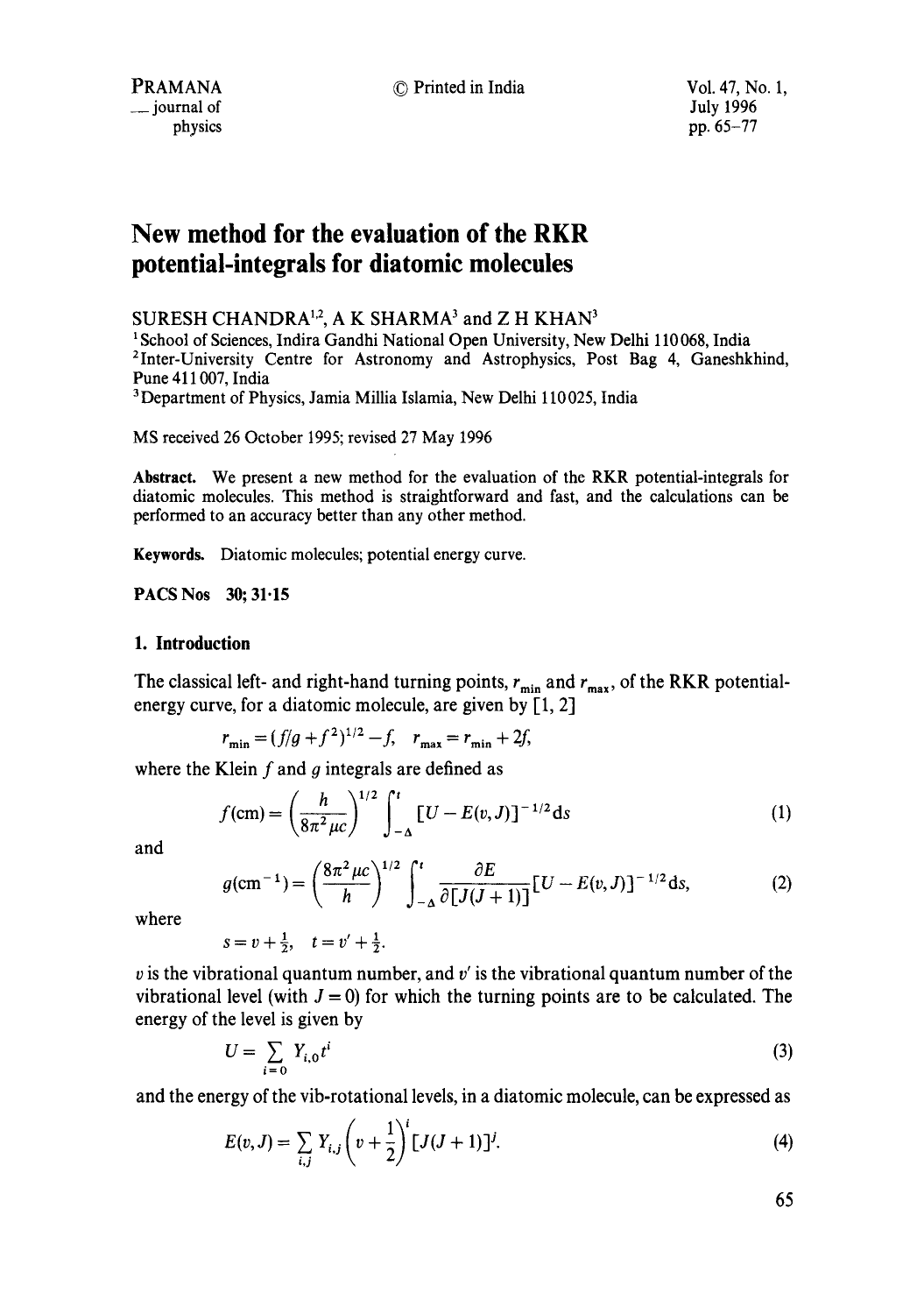#### *Suresh Chandra et al*

Here, h is the Planck's constant, c the speed of light,  $\mu$  the reduced mass of the molecule, J the rotational quantum number and  $Y_{i,j}$  are referred to Dunham coefficients. Note that the lower limit of the integrals (1) and (2), following Kaiser [3], has been taken as  $-\Delta$ , where  $\Delta$  is the root of the equation

$$
\sum_{i=0} Y_{i,0}(-\Delta)^i = 0. \tag{5}
$$

For a large number of molecules, the value of the Dunham coefficient  $Y_{0,0}$  is zero, and the lower limit of the integrals becomes the same (zero) as used earlier  $[1, 2]$ . Using (3) and (4), the Klein integrals (1) and (2) can be expressed as

$$
f(\text{cm}) = \left(\frac{h}{8\pi^2\mu c}\right)^{1/2} \int_{-\Delta}^{t} \left[\sum_{i=1}^{n} Y_{i,0}(t^i - s^i)\right]^{-1/2} \text{d}s \tag{6}
$$

and

$$
g(\text{cm}^{-1}) = \left(\frac{8\pi^2\mu c}{h}\right)^{1/2} \int_{-\Delta}^{t} \left[\sum_{i=0}^{n} Y_{i,1} s^i\right] \left[\sum_{i=1}^{n} Y_{i,0}(t^i - s^i)\right]^{-1/2} \text{d}s. \tag{7}
$$

At the upper limit of the integrals (1) and (2) [as well as (6) and (7)], where  $s = t$ ,  $E = U$ , there is obviously a singular point. A variety of methods [2, 4–16] has been used to deal with this singularity.

Here, we present a new method for dealing with this singularity. This method is straightforward and fast, and the calculations can be done to an accuracy better than any other method.

#### **2. Some latest methods**

In this section we have summarized the existing latest methods for comparison with our method to transcribe the notations for the expressions used in these papers, to conform our results.

## 2.1 *Dickinson* [11], *Tellinghuisen* [13] *and Le Roy* [16]

Dickinson [11], Tellinghuisen [13] and Le Roy [16] used the Gauss-Mehler quadrature for the evaluation of the Klein  $f$  and  $g$  integrals. In this method, one does not need to evaluate the integrands at the limits of the integration. For the application of the Gauss-Mehler quadrature, the first step is to transform the integration-interval  $(-\Delta, t)$ onto  $(-1, 1)$  by using the relation

$$
s = \frac{1}{2}(t - \Delta) + \frac{1}{2}x(t + \Delta).
$$

Now, the beauty of this quadrature method is that the singularity in the  $f$  and g integrals can be offset by choosing the weight function  $w(x) = (1-x)^{-1/2}$ . The integral is then approximated by a sum over  $p$  points [13, 16]

$$
\frac{2}{t+\Delta} \int_{-\Delta}^{t} \phi(s) ds = \int_{-1}^{1} F(x) dx = \int_{-1}^{1} w(x) F_{w}(x) dx
$$

$$
\approx \sum_{i=1}^{p} H_{i} F_{w}(x_{i}) = \sum_{i=1}^{p} \frac{H_{i} F(x_{i})}{w(x_{i})},
$$
(8)

**66 Pramana - J. Phys., Vol. 47, No. 1, July 1996**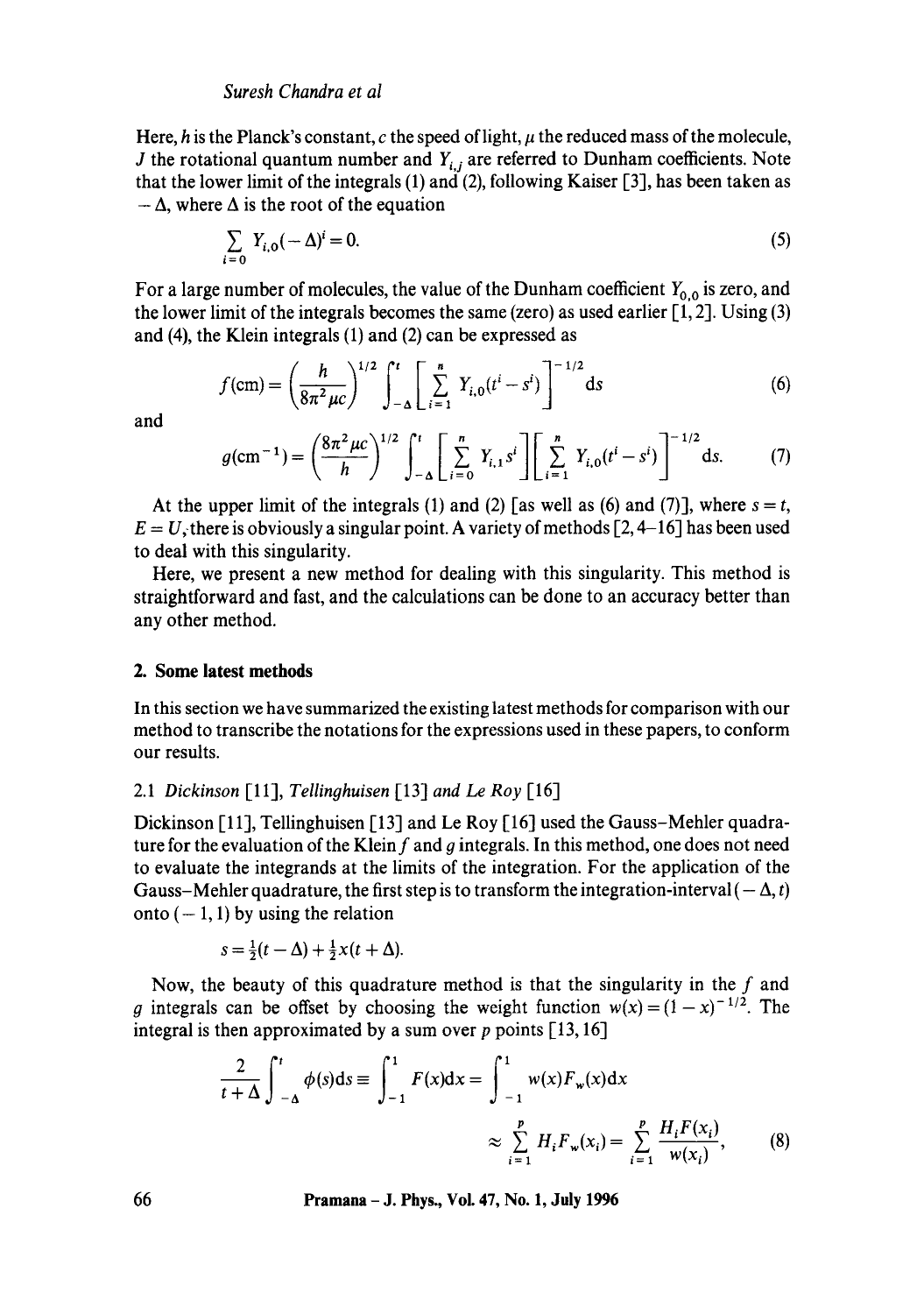#### *Evaluation of the RKR potential-integrals*

where the abscissae  $[x_i]$ , and the weights  $[H_i]$  are chosen in such a way that the integral will be evaluated exactly when  $F_w(x)$  is a polynomial of the order  $2p - 1$  or lower. The abscissae [x<sub>i</sub>] and weights [H<sub>i</sub>] for  $p = 1$  to 8 have been tabulated by Tellinghuisen [13], whereas  $p = 16$  have been used in the programme of Le Roy [16]. One obvious point here is, to achieve a better accuracy, one should go on increasing the value of p. But the value of p cannot be taken very large because of the computational overhead, as it would be very difficult to calculate abscissae and weights for very large number of points. The accuracy of this method has been claimed to be of six-figures or seven-figures. Fortunately, the programme of Le Roy [ 16] is available to us. A comparison of the results obtained by this programme (see § 4) with those obtained from the analytical expressions shows that the programme reproduces the analytical results up to five-figures, or sometime up to six-figures. However, the programme may reproduce the results of the other scientists up to the claimed number of figures.

#### 2.2 *Flernino and Rao* [12]

Fleming and Rao [12] suggested a more natural way of removing the singularity of the Klein integrals. Using the identity

$$
1 \equiv \left[ \sum_{i=1}^{n} Y_{i0} i t^{i-1} \right]^{-1} \left( \left[ \sum_{i=1}^{n} Y_{i0} i s^{i-1} \right] + \left[ \sum_{i=2}^{n} Y_{i0} i (t^{i-1} - s^{i-1}) \right] \right) \tag{9}
$$

in the integrand of (6) and on solving it, they get

$$
f(\text{cm}) = \left(\frac{h}{8\pi^2 \mu c}\right)^{1/2} \left[\sum_{i=1}^n Y_{i0}it^{i-1}\right]^{-1} \left(2\left[\sum_{i=1}^n Y_{i0}t^i + Y_{00}\right]^{1/2} + \int_{-\Delta}^t (t-s)^{1/2} \sum_{i=2}^n Y_{i0}i \sum_{k=0}^{i-2} t^{i-2-k} s^k \left[\sum_{i=1}^n Y_{i0} \sum_{k=0}^{i-1} t^{i-1-k} s^k\right]^{-1/2} ds\right).
$$
\n(10)

Now, using the identity

$$
\sum_{i=0}^{n} Y_{i1} s^{i} \equiv \left[ \sum_{i=1}^{n} Y_{i0} t^{i-1} \right]^{-1} \left( \left[ \sum_{i=0}^{n} Y_{i1} t^{i} \right] \left[ \sum_{i=1}^{n} Y_{i0} t^{i-1} \right] + \left[ \sum_{i=1}^{n} Y_{i0} t^{i-1} \right] \left[ \sum_{i=0}^{n} Y_{i1} s^{i} \right] - \left[ \sum_{i=1}^{n} Y_{i0} t^{i-1} \right] \left[ \sum_{i=0}^{n} Y_{i1} t^{i} \right] \right)
$$
\n(11)

in the integrand of (7) and on solving it, it follows that

$$
g(\text{cm}^{-1}) = \left(\frac{8\pi^2 \mu c}{h}\right)^{1/2} \left[\sum_{i=1}^{n} Y_{i0} i t^{i-1}\right]^{-1} \left(\left[\sum_{i=0}^{n} Y_{i1} t^{i}\right] 2 \left[\sum_{i=1}^{n} Y_{i0} t^{i} + Y_{00}\right]^{1/2} + \int_{-\Delta}^{t} (t-s)^{1/2} \left[\sum_{i=2}^{n} \sum_{j=0}^{i-2} Y_{i0} Y_{j1} i s^{j} t^{j}\sum_{k=0}^{i-j-2} t^{i-j-2-k} s^{k}\right] - \sum_{i=2}^{n} \sum_{j=i}^{n} Y_{i0} Y_{j1} i s^{i-1} t^{i-1} \sum_{k=0}^{j-i} t^{j-i-k} s^{k} - Y_{10} \sum_{j=1}^{n} Y_{j1} + \sum_{k=0}^{j-1} t^{j-1-k} s^{k} \right] \left[\sum_{i=1}^{n} Y_{i0} \sum_{k=0}^{i-1} t^{i-1-k} s^{k}\right]^{-1/2} ds.
$$
 (12)

**Pramana - J. Phys., Vol. 47, No. 1, July 1996 67**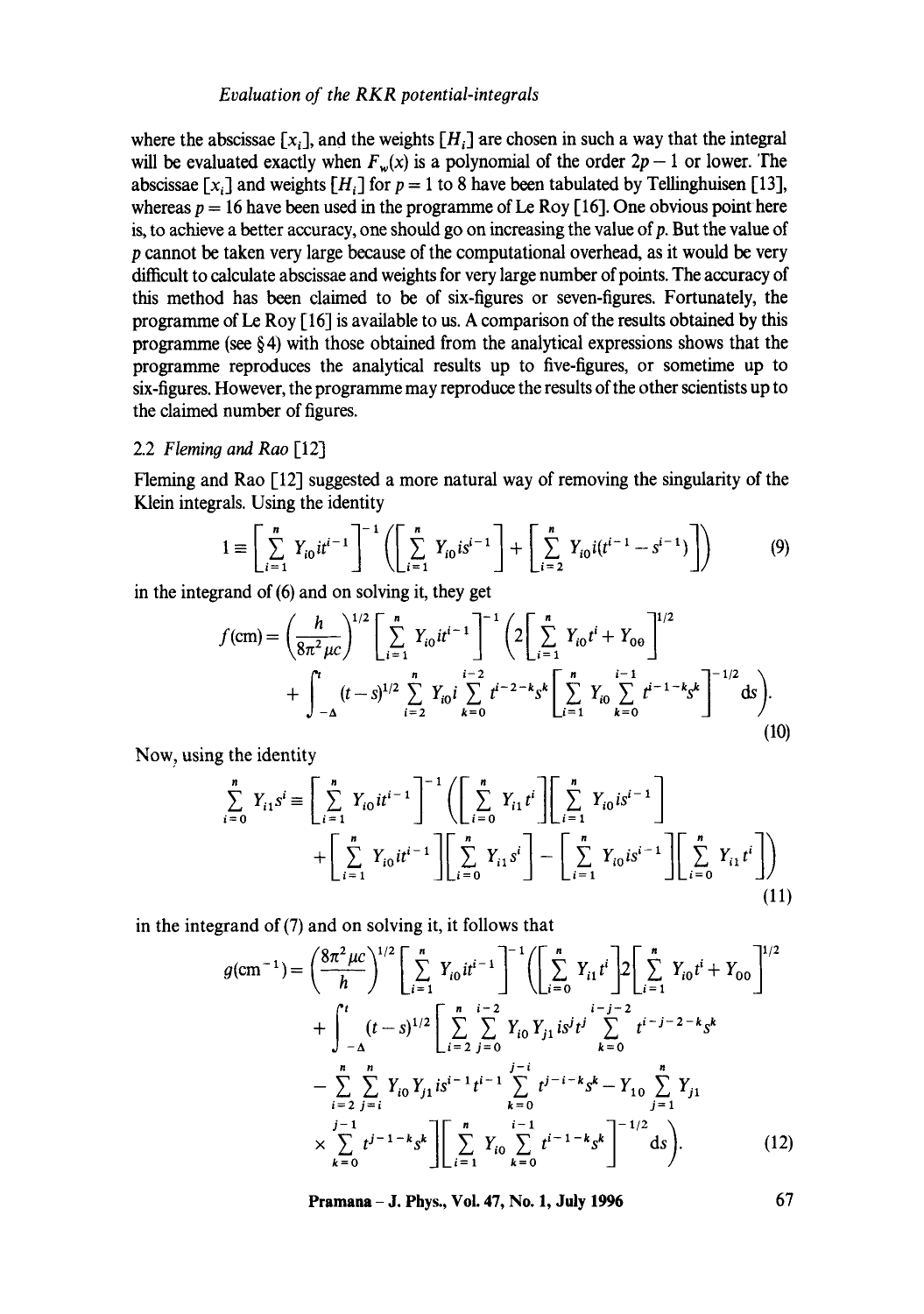## *Suresh Chandra et al*

Equations  $(11)$  and  $(12)$  are obviously free from the problem of the singularity, as the integrands of the integrals approach to zero at the upper limit of the integrals, but the final expressions are too complicated, as there are nested summations and the calculation would take a long time. Due to the same reason, the accuracy of the calculations may also be affected. Fleming and Rao [12] tested the accuracy of their method by comparing their results with those of Mantz *et al* [10]. The difference between the two sets of the values was less than 0.0000005 Å for  $r_{\min}$  and less than 0.0000010 Å for  $r_{\text{max}}$ .

Before Fleming and Rao [12], Zeleznik [8] and Mantz *et al* [10] also, independently, could succeed to remove the singularity of the integrals. But since the evaluation of these methods [8, 10] was more difficult [12] than that of Fleming and Rao [12], the latter [12] was adopted for the evaluation of the RKR potential-energy curves.

#### 2.3 *Kirschner and Watson* [14]

The method of Kirschner and Watson [14] is as follows. Equations (6) and (7) can be written as

$$
f(\text{cm}) = \left(\frac{h}{8\pi^2 \mu c}\right)^{1/2} \int_0^{E_v} \frac{1}{\omega_v [E_{v'} - E_v]^{1/2}} dE_v
$$
 (13)

and

$$
g(\text{cm}^{-1}) = \left(\frac{8\pi^2\mu c}{h}\right)^{1/2} \int_0^{E_v} \frac{B_v}{\omega_v [E_{v'} - E_v]^{1/2}} dE_v, \tag{14}
$$

where

$$
E_v = \sum_{i=0}^n Y_{i0} s^i \quad E_{v'} = \sum_{i=0}^n Y_{i0} t^i \quad \omega_v = \sum_{i=1}^n Y_{i0} i s^{i-1} \quad B_v = \sum_{i=0}^n Y_{i1} i s^i.
$$

They calculated  $E_{v}$ ,  $1/\omega_{v}$  and  $B_{v'}/\omega_{v'}$  for each value of v', and then fitted to the expressions

$$
\frac{1}{\omega_{v'}} = \sum_{i=1}^{\infty} \alpha_n E_{v'}^n,
$$
\n(15)

$$
\frac{B_{v'}}{\omega_{v'}} = \sum_{i=1}^{\infty} \beta_n E_{v'}^n \tag{16}
$$

to evaluate  $\alpha_n$  and  $\beta_n$  by a least squares fit to polynomials of any degree. The degree of the polynomial was increased until the fit was satisfactory. The coefficients  $\alpha_n$  and  $\beta_n$ were then inserted in the equations

$$
f(\text{cm}) = \left(\frac{h}{8\pi^2\mu c}\right)^{1/2} \sum_{n=0}^{\infty} \frac{n!}{(n+\frac{1}{2})(n-\frac{1}{2})\dots\frac{1}{2}} \alpha_n E_{\nu}^{n+1/2}
$$
(17)

and

$$
g(\text{cm}^{-1}) = \left(\frac{8\pi^2\mu c}{h}\right)^{1/2} \sum_{n=0}^{\infty} \frac{n!}{(n+\frac{1}{2})(n-\frac{1}{2})\cdots\frac{1}{2}} \beta_n E_{\nu'}^{n+1/2}.
$$
 (18)

Obviously, in this procedure, it is a very difficult task to evaluate  $\alpha_n$  and  $\beta_n$  for every v' from (15) and (16), respectively.

**68 Pramana -- J. Phys., Vol. 47, No. 1, July 1996**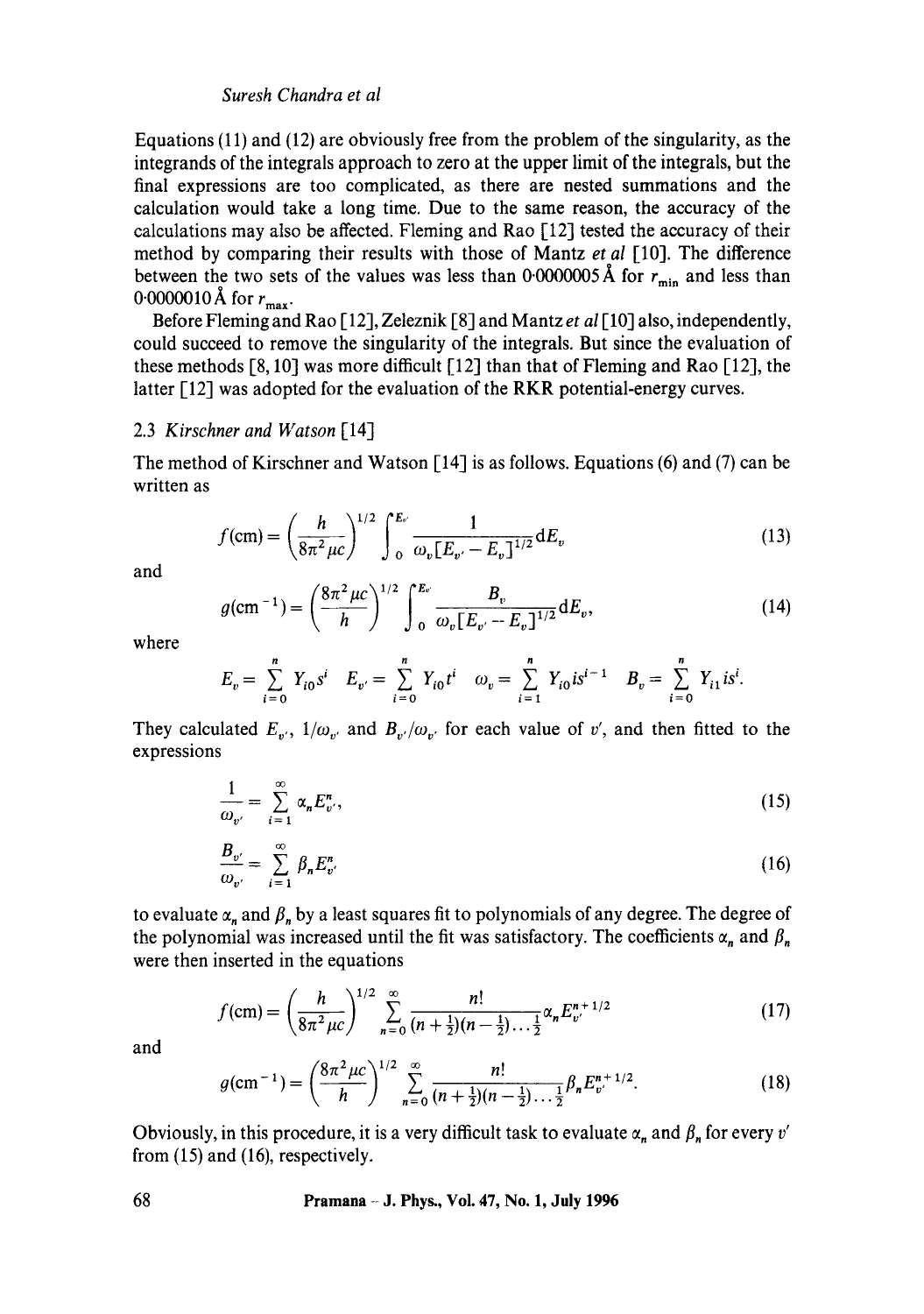## 2.4 *Telle and Telle* [15]

The procedure of Telle and Telle [15] can be understood in the following manner. The expressions (6) and (7) can be rearranged as

$$
f(\text{cm}) = \left(\frac{h}{8\pi^2\,\mu\text{c}}\right)^{1/2} \int_{-\Delta}^{t} (t-s)^{-1/2} \left[\sum_{k=1}^{n} t^{k-1} \left(\sum_{i=k}^{n} Y_{i,0} s^{i-k}\right)\right]^{-1/2} \text{d}s \tag{19}
$$

and

$$
g(\text{cm}^{-1}) = \left(\frac{8\pi^2\mu c}{h}\right)^{1/2} \int_{-\Delta}^{t} (t-s)^{-1/2} \left[\sum_{i=0}^{n} Y_{i,1} s^i\right]
$$

$$
\left[\sum_{k=1}^{n} t^{k-1} \left(\sum_{i=k}^{n} Y_{i,0} s^{i-k}\right)\right]^{-1/2} \text{d}s. \tag{20}
$$

The substitution  $t - s = \tau^2$ , in the expressions (19) and (20), gives

$$
f(\text{cm}) = 2 \left( \frac{h}{8\pi^2 \mu c} \right)^{1/2} \int_0^{\sqrt{t+\Delta}} \left[ \sum_{k=1}^n t^{k-1} \left( \sum_{i=k}^n Y_{i,0} \left( t - \tau^2 \right)^{i-k} \right) \right]^{-1/2} \text{d}\tau \tag{21}
$$

and

$$
g(\text{cm}^{-1}) = 2 \left( \frac{8\pi^2 \mu c}{h} \right)^{1/2} \int_0^{\sqrt{t+\Delta}} \left[ \sum_{i=0}^n Y_{i,1} (t - \tau^2)^i \right]
$$

$$
\left[ \sum_{k=1}^n t^{k-1} \left( \sum_{i=k}^n Y_{i,0} (t - \tau^2)^{i-k} \right) \right]^{-1/2} \text{d}\tau. \tag{22}
$$

These expressions are also free from the problem of singularity. However, due to the existence of nested summations, the calculations would be slow. Furthermore, since we have to evaluate  $\tau^2$ , and not the linear expression, the accuracy of these results would be affected. Nevertheless, Telle and Telle [15] claimed that the turning point of their calculations agreed to better than  $1 \times 10^{-7}$  Å with those of Dickinson [11], Fleming and Rao [12], and Kirschner and Watson [14].

#### 2.5 *Remark*

One point to be noted here is that all these authors discussed about the accuracy of their results by comparing them with the existing values of other methods. But all of them are doing the calculations by numerical integration and the integrands in their final integrals are *quite complicated.* Therefore, the accuracy of their results may not be as good as mentioned by them. However, the accuracy of all the methods have to be almost the same. The accuracy of the quadrature method cannot be very high as the number of points cannot be taken to be very large. After comparing the results of the quadrature method with those obtained from the other methods, the accuracy has been claimed to be up to seven-figures. Unfortunately, no experimental results are available so that one could have a better estimation about the accuracy. But, fortunately, for a limited number of the Dunham coefficients, there are analytical expressions, which can play an important role for deciding about the accuracy of the results. When we compared the results of the quadrature method with those obtained from the analytical expressions (see §4), we found that the quadrature method could reproduce the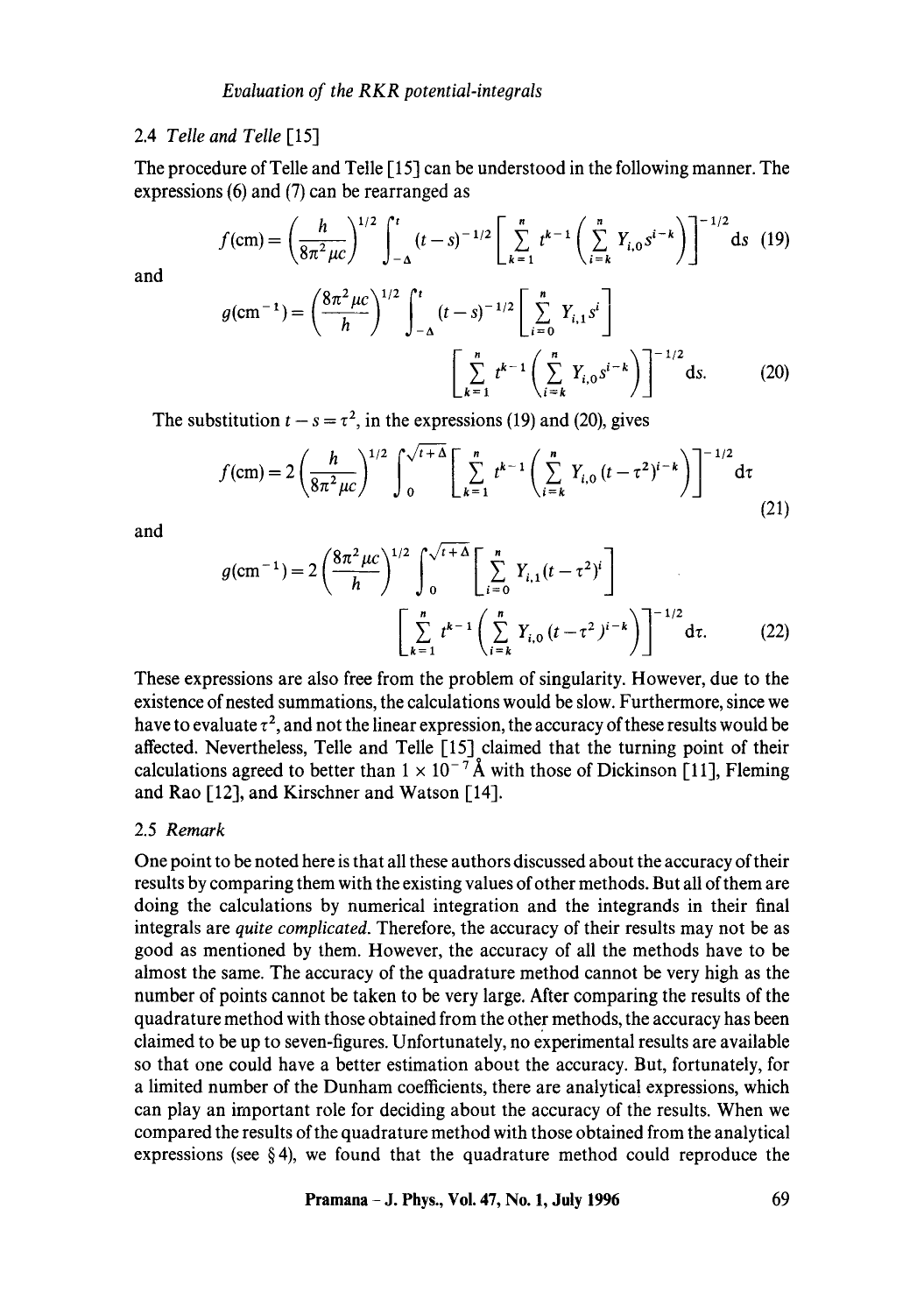analytical results up to five-figures or sometime up to six-figures. It shows that the accuracy of all these methods may not be as good as reported by the authors, as they have compared the results of one with that of the other.

#### **3. Present approach**

Recent calculations [17] show that the Einstein A-coefficients for some vib-rotational transitions, depending on the potential-energy curve, particularly for large rotational quantum numbers J and/or large vibrational quantum numbers  $v$ , are very sensitive to the potential-energy curve. Therefore, in order to get reliable results, one should try to get the potential-energy curve as accurate as possible. In the following text, we discuss about our method for the evaluation of the RKR potential-integrals. The accuracy of this method is better than that of the other methods.

In order to have a feeling about the nature of the singularity, we considered the Dunham coefficients for <sup>12</sup>C<sup>16</sup>O given by Farreng *et al* [18], and plotted the arguments given by

$$
f' = \left[ \sum_{i=1}^{n} Y_{i,0} (t^i - s^i) \right]^{-1/2}
$$
 (23)

and

$$
g' = \left[ \sum_{i=0}^{n} Y_{i,1} s^i \right] \left[ \sum_{i=1}^{n} Y_{i,0} (t^i - s^i) \right]^{-1/2}
$$
 (24)

of the integrals (6) and (7), for  $v' = 2$ , in figure 1. In the figure, the upper curve is for  $g'$ , whereas the lower one is for  $f'$ . Further, we calculated the values of the integrands, and their gradients,  $\partial f'/\partial s$  and  $\partial g'/\partial s$ , and we report here, in table 1, some values of  $f', g', \partial f'/\partial s$  and  $\partial g' / \partial s$ , in the region near the singularity. The values in table 1, for  $s = 2.5$ , are calculated very close to the singularity. The figure along with table 1 shows that there is the region from  $(t-\varepsilon)$  to t, where  $\varepsilon \approx 10^{-2}$ , in which the integrands f' and g' have enormously large gradient. The rest of the integrals, from  $-\Delta$  to  $(t - \varepsilon)$ , can be evaluated with the help of the well-known and very accurate methods for numerical integration, e.g., Simpson method. Therefore, in the present approach, each of the Klein  $f$  and  $g$  integrals has been divided into two parts: (i) from  $-\Delta$  to  $(t - \varepsilon)$  and (ii) from  $(t - \varepsilon)$  to t:

$$
f(\text{cm}) = \left(\frac{h}{8\pi^2 \mu c}\right)^{1/2} \left[ \int_{-\Delta}^{t-\epsilon} \left[ \sum_{i} Y_{i,0} (t^i - s^i) \right]^{-1/2} \text{d}s + F \right] \tag{25}
$$

and

$$
g(\text{cm}^{-1}) = \left(\frac{8\pi^2 \mu c}{h}\right)^{1/2} \left[ \int_{-\Delta}^{t-\epsilon} \left[ \sum_{i} Y_{i,1} s^i \right] \left[ \sum_{i} Y_{i,0} (t^i - s^i) \right]^{-1/2} \text{d}s + G \right].
$$
 (26)

The second parts are denoted by  $F$  and  $G$ , respectively. The first part is evaluated by the Simpson method for numerical integration. The second parts are evaluated analytically in the following manner:

$$
F = \int_{t-\epsilon}^{t} \left[ \sum_{i} Y_{i,0} (t^{i} - s^{i}) \right]^{-1/2} \, \mathrm{d}s \, \, . \tag{27}
$$

**70 Pramana - J. Phys., Voi. 47, No. 1, July 1996**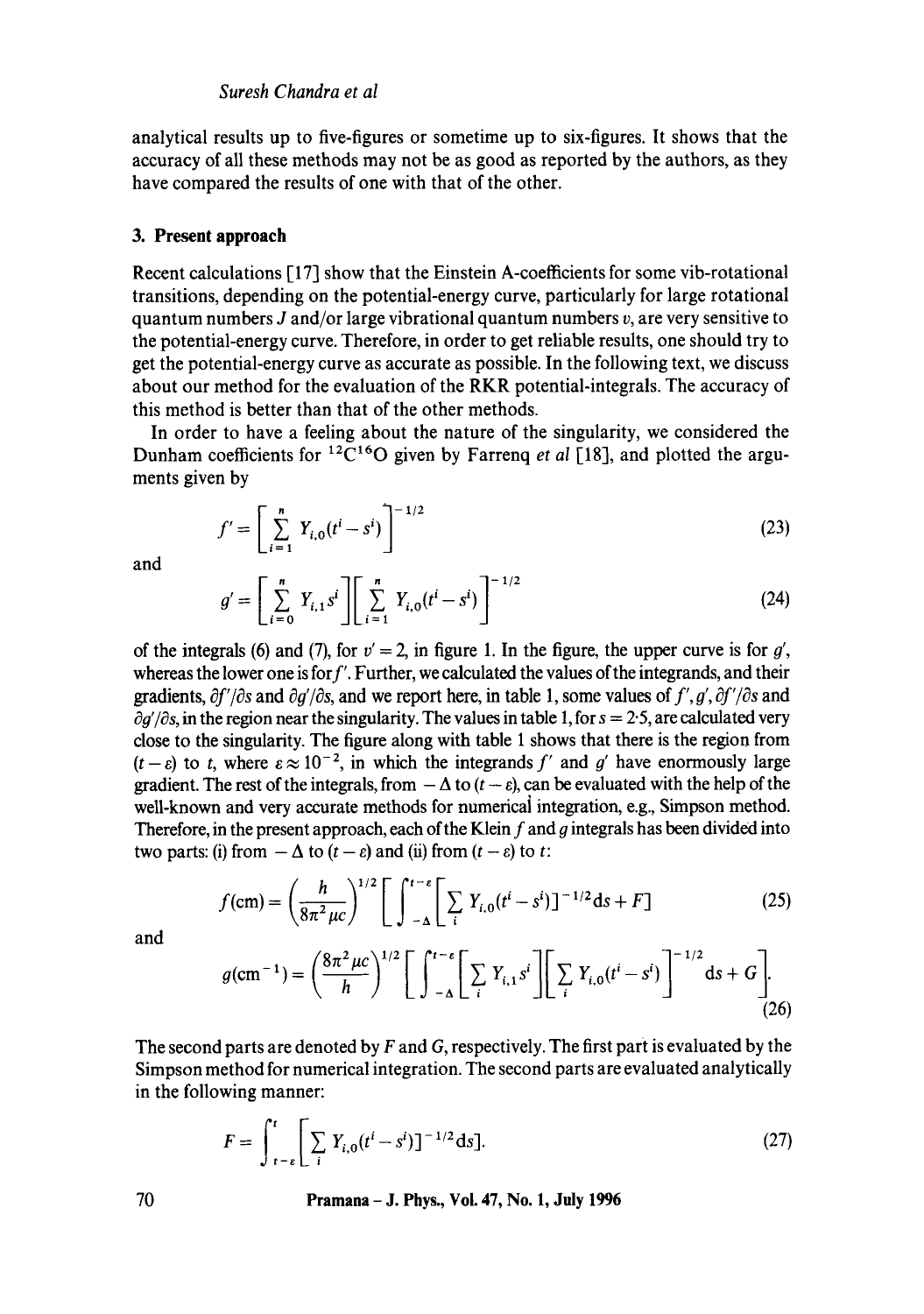

**Figure 1.** Variation of the arguments f' and g' (eqs (23) and (24)) for  $v' = 2$ , for <sup>12</sup>C<sup>16</sup>O, using the Dunham coefficients of Farrenq *et al* [18]. The upper curve is for  $g'$ , whereas the lower one is for  $f'$ .

| s     |                | $g^{\prime}$   | $\partial f'/\partial s$ | $\partial g'/\partial s$ |
|-------|----------------|----------------|--------------------------|--------------------------|
| 2.450 | $9.7492E - 02$ | 0.1841         | 0.9752                   | 1.840                    |
| 2.455 | 0.1028         | 0.1941         | 1.142                    | 2.155                    |
| 2.460 | 0.1090         | 0.2058         | 1.363                    | 2.572                    |
| 2.465 | 0.1165         | 0.2200         | 1.665                    | 3.142                    |
| 2.470 | 0.1259         | 0.2376         | 2.098                    | 3.959                    |
| 2.475 | 0.1379         | 0.2603         | 2.758                    | 5.205                    |
| 2.480 | 0.1542         | 0.2910         | 3.855                    | 7.274                    |
| 2.485 | 0.1780         | 0.3361         | 5.934                    | $11-20$                  |
| 2.490 | 0.2180         | 0.4116         | 10.90                    | 20.58                    |
| 2.495 | 0.3083         | 0.5820         | 30.83                    | $58 - 20$                |
| 2.500 | $1.2366E + 05$ | $2.3342E + 05$ | $1.9890E + 18$           | $3.7543E + 18$           |

Table 1. Integrands and their gradients.

**Pramana** – **J. Phys., Vol. 47, No. 1, July 1996** 71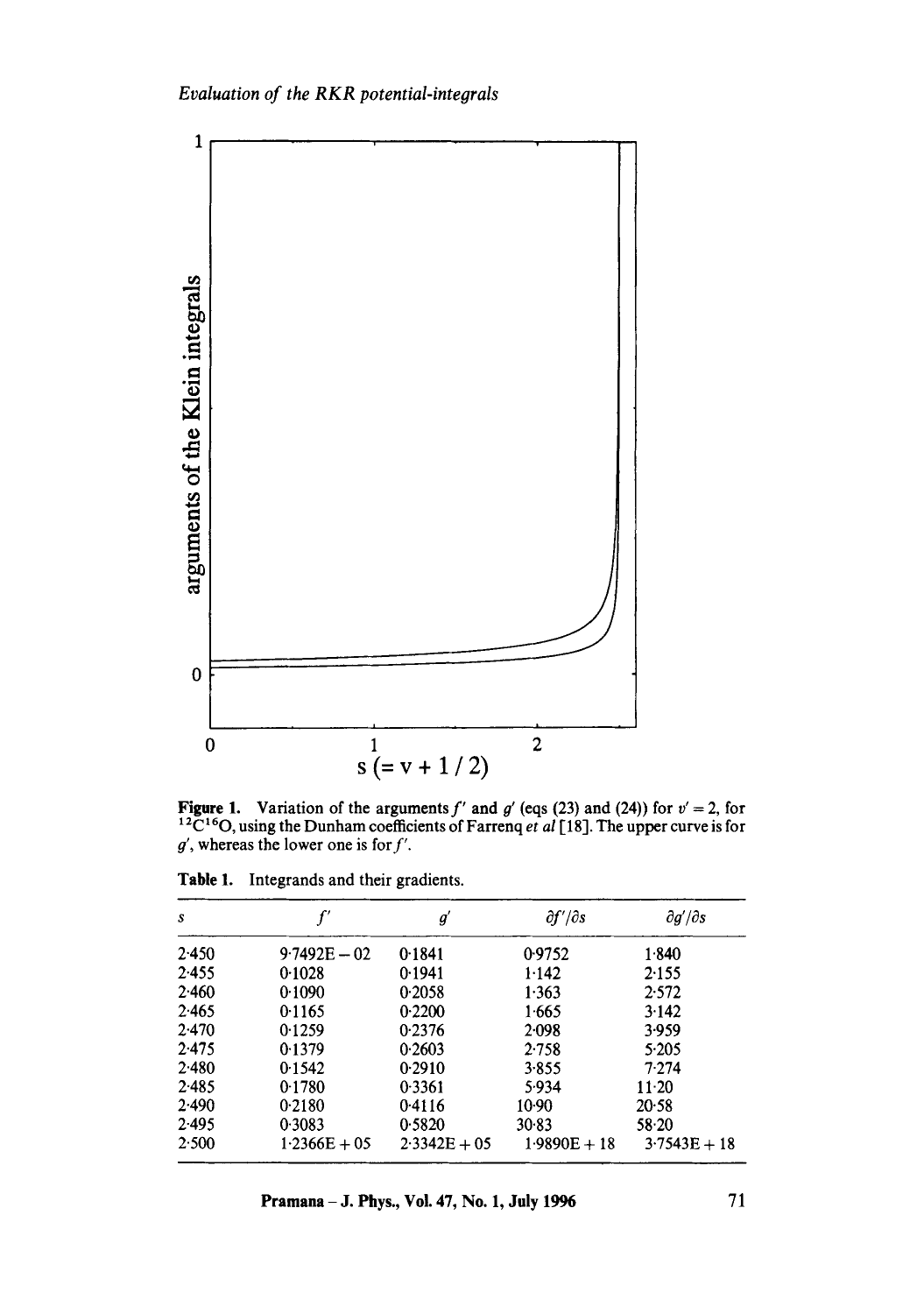Using  $r = t - s$ , (27) can be rearranged as

$$
F = \int_0^{\epsilon} r^{-1/2} [A - rB + r^2 C - r^3 D + r^4 E]^{-1/2} dr,
$$
 (28)

where

$$
A = Y_{10} + 2tY_{20} + 3t^2Y_{30} + 4t^3Y_{40} + 5t^4Y_{50} + 6t^5Y_{60} + 7t^6Y_{70}
$$
  
+ 8t<sup>7</sup>Y<sub>80</sub> + 9t<sup>8</sup>Y<sub>90</sub> + ...  

$$
B = Y_{20} + 3tY_{30} + 6t^2Y_{40} + 10t^3Y_{50} + 15t^4Y_{60} + 21t^5Y_{70} + 28t^6Y_{80}
$$
  
+ 36t<sup>7</sup>Y<sub>90</sub> + ...  

$$
C = Y_{30} + 4tY_{40} + 10t^2Y_{50} + 20t^3Y_{60} + 35t^4Y_{70} + 56t^5Y_{80} + 84t^6Y_{90} + ...
$$
  

$$
D = Y_{40} + 5tY_{50} + 15t^2Y_{60} + 35t^3Y_{70} + 70t^4Y_{80} + 126t^5Y_{90} + ...
$$
  

$$
E = Y_{50} + 6tY_{60} + 21t^2Y_{70} + 56t^3Y_{80} + 126t^4Y_{90} + ...
$$

Here, we have taken the terms up to  $r<sup>4</sup>$  and it can be easily extended to higher powers of  $r$ , depending upon the requirement of the accuracy of the results. Equation (28) can be written as

$$
F = \int_0^{\epsilon} r^{-1/2} A^{-1/2} \left[ 1 - \frac{rB - r^2 C + r^3 D - r^4 E}{A} \right]^{-1/2} dr. \tag{29}
$$

Using the relation

$$
(1-x)^{-1/2} = 1 + \frac{1}{2}x + \frac{3}{8}x^2 + \frac{5}{16}x^3 + \frac{35}{128}x^4 + \dots
$$

in (29) and retaining the terms up to  $r<sup>4</sup>$  only, on integration we get

$$
F = \frac{\varepsilon^{1/2}}{A^{1/2}} \left[ 2 + \varepsilon \left[ \frac{B}{3A} \right] + \frac{2}{5} \varepsilon^2 \left[ \frac{3B^2}{8A^2} - \frac{C}{2A} \right] + \frac{2}{7} \varepsilon^3 \left[ \frac{5}{16} \frac{B^3}{A^3} - \frac{3BC}{4A^2} + \frac{D}{2A} \right] + \frac{2}{9} \varepsilon^4 \left[ \frac{35}{128} \frac{B^4}{A^4} - \frac{15B^2C}{16A^3} + \frac{3BD}{4A^2} + \frac{3C^2}{8A^2} - \frac{E}{2A} \right] \right]
$$
(30)

Now,

$$
G = \int_{t-\epsilon}^{t} \left[ \sum_{i} Y_{i,1} s^{i} \right] \left[ \sum_{i} Y_{i,0} (t^{i} - s^{i}) \right]^{-1/2} ds.
$$
 (31)

Using  $r = t - s$ , (31) can be rearranged as

$$
G = \int_0^t r^{-1/2} [a - rb + r^2 c - r^3 d + r^4 e] [A - rB + r^2 C - r^3 D + r^4 E]^{-1/2} dr,
$$
\n(32)

where

$$
a = Y_{01} + tY_{11} + t^2Y_{21} + t^3Y_{31} + t^4Y_{41} + t^5Y_{51} + t^6Y_{61} + t^7Y_{71}
$$
  
+  $t^8Y_{81} + t^9Y_{91} + ...$   

$$
b = Y_{11} + 2tY_{21} + 3t^2Y_{31} + 4t^3Y_{41} + 5t^4Y_{51} + 6t^5Y_{61} + 7t^6Y_{71}
$$
  
+  $8t^7Y_{81} + 9t^8Y_{91} + ...$ 

**72 Pramana - J. Phys., Vol. 47, No. 1, July 1996**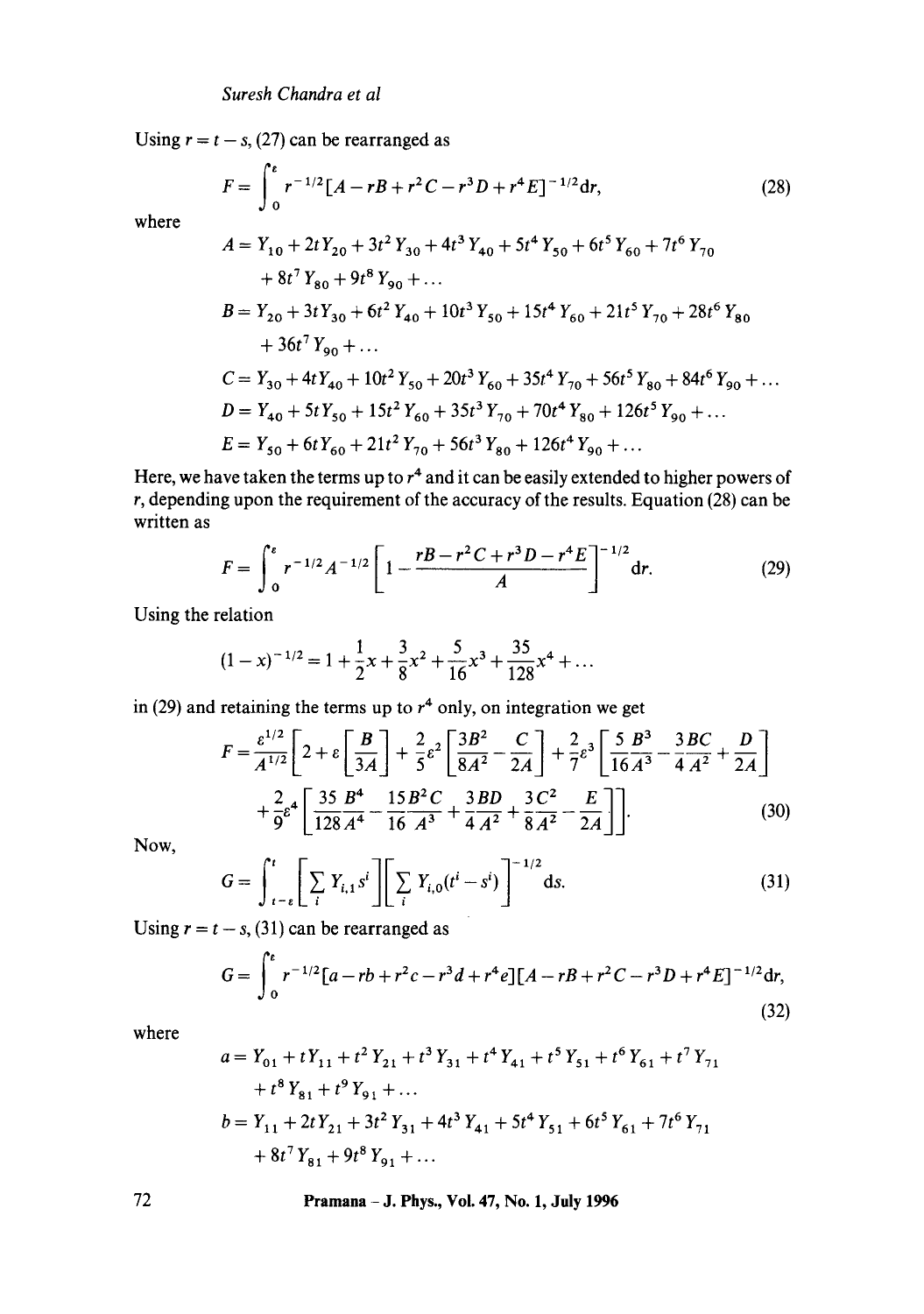*Evaluation of the RKR potential-integrals* 

$$
c = Y_{21} + 3tY_{31} + 6t^2Y_{41} + 10t^3Y_{51} + 15t^4Y_{61} + 21t^5Y_{71} + 28t^6Y_{81}
$$
  
+ 36t<sup>7</sup>Y<sub>91</sub> + ...  

$$
d = Y_{31} + 4tY_{41} + 10t^2Y_{51} + 20t^3Y_{61} + 35t^4Y_{71} + 56t^5Y_{81} + 84t^6Y_{91} + ...
$$

$$
e = Y_{41} + 5tY_{51} + 15t^2Y_{61} + 35t^3Y_{71} + 70t^4Y_{81} + 126t^5Y_{91} + ...
$$

Here also, we have taken the terms up to  $r<sup>4</sup>$ . One can consider more terms, depending on the requirement of the accuracy of the results. Following the above mentioned procedure, the final expression for G can be obtained as

$$
G = \frac{\varepsilon^{1/2}}{A^{1/2}} \left[ 2a + \frac{2}{3}\varepsilon \left[ \frac{Ba}{2A} - b \right] + \frac{2}{5}\varepsilon^2 \left[ \frac{3B^2a}{8A^2} - \frac{Ca}{2A} - \frac{Bb}{2A} + c \right] + \frac{2}{7}\varepsilon^3 \left[ \frac{5}{16} \frac{B^3a}{A^3} - \frac{3BCa}{4A^2} + \frac{Da}{2A} - \frac{3B^2b}{8A^2} + \frac{Cb}{2A} + \frac{BC}{2A} - d \right] + \frac{2}{9}\varepsilon^4 \left[ \frac{35}{128} \frac{B^4a}{A^4} - \frac{15B^2Ca}{16A^3} + \frac{3BDa}{4A^2} + \frac{3C^2a}{8A^2} - \frac{Ea}{2A} - \frac{5B^3b}{16A^3} + \frac{3BCb}{4A^2} - \frac{Db}{2A} + \frac{3B^2c}{8A^2} - \frac{Cc}{2A} - \frac{Bd}{2A} + e \right] \bigg].
$$
\n(33)

These expressions for  $F$  and  $G$  look a bit bulky, but they are very simple from the computation point of view. The expressions for  $F$  and  $G$ , for the given value of  $v'$ , have to be evaluated one time only, and not on several points taken in the numerical integration. The integrands of the integrals in (25) and (26) are very simple in comparison to the integrands of the methods discussed in the previous section. Thus, the present method is very fast in comparison to the other methods.

The accuracy of the first part of the integrals, here, can be enhanced to any required value by reducing the step-size in the numerical integration. Obviously, the present approach would face less problem of computation time, by reducing the step-size, than the others, as the integrands in the present approach are the simplest ones. The accuracy of the second part of the integrals can be increased by including higher powers of r in (28) and (32). Since the expressions for F and G, for the given value of  $v'$ , have to be evaluated one time only, the inclusion of the higher powers of  $r$ , would not affect the speed of the method.

#### **4. Test for the accuracy**

For the limited number of Dunham coefficients,  $Y_{0,0}$ ,  $Y_{1,0}$ ,  $Y_{2,0}$ ,  $Y_{0,1}$ , and  $Y_{1,1}$ , Klein  $f$  and  $g$  integrals can be solved analytically. The analytical expressions are

$$
f(\text{cm}) = \left(\frac{h}{8\pi^2 \mu c(-Y_{2,0})}\right)^{1/2} \ln\left[\frac{\sqrt{l^2 - m}}{\sqrt{l^2 + k} - \sqrt{m + k}}\right]
$$
(34)

and

$$
g(\text{cm}^{-1}) = \left(\frac{8\pi^2 \mu c}{h(-Y_{2,0})}\right)^{1/2} (-Y_{1,1})
$$

$$
\left(\sqrt{m+k} - (l-n)\ln\left[\frac{\sqrt{l^2 - m}}{\sqrt{l^2 + k} - \sqrt{m+k}}\right]\right),\tag{35}
$$

**Pramana - J. Phys., Vol. 47, No. 1, July 1996 73**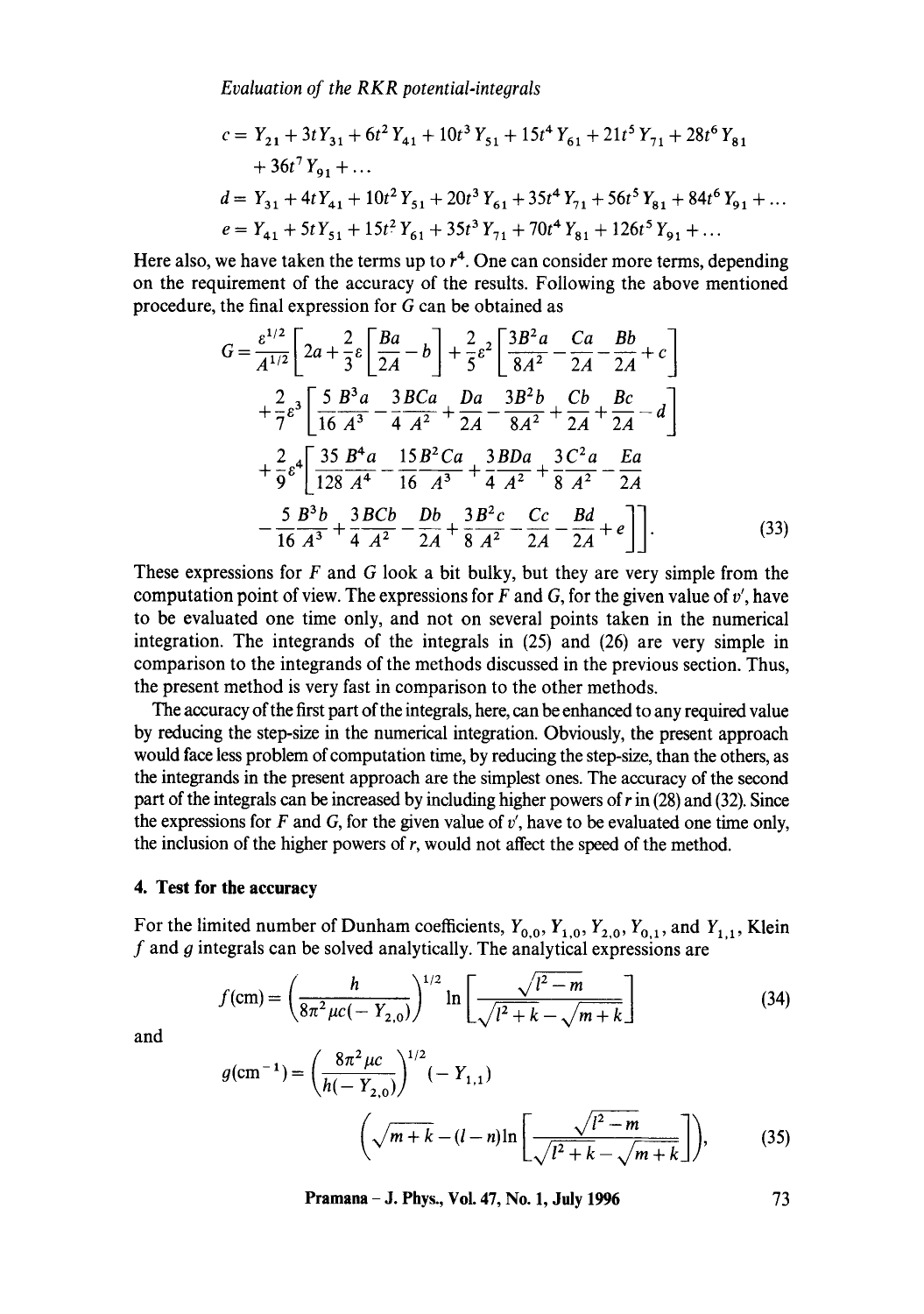where

$$
k = \frac{Y_{0,0}}{(-Y_{2,0})}
$$
,  $l = \frac{Y_{1,0}}{2(-Y_{2,0})}$ ,  $m = \frac{U - Y_{0,0}}{(-Y_{2,0})}$  and  $n = \frac{Y_{0,1}}{(-Y_{1,1})}$ .

For the case,  $Y_{0,0} = 0$ , these expressions are the same as derived by Rees [2], which have been used as the basis for rather extensive calculations by a number of researchgroups and can play an important role for checking the accuracy of the present approach. Fortunately, the programme of Le Roy [ 16] is available to us. We calculated the classical turning points for the Dunham coefficients,  $Y_{1,0}$ ,  $Y_{2,0}$ ,  $Y_{0,1}$ , and  $Y_{1,1}$  for  $12C^{16}$ O, given by Farrenq *et al* [18], by using (i) the programme for the quadrature method [16], (ii) the analytical expressions (34) and (35) and (iii) the present method (eqs (25) and (26)). (The Dunham coefficient  $Y_{0,0}$  for <sup>12</sup>C<sup>16</sup>O is zero.) The values of the turning points are given in table 2.

Table 2 shows that the present method reproduces the analytical results atleast up to seven-figures. For some values of  $v'$ , it reproduces up to eight-figures. The accuracy of the present method, obviously, can be enhanced by including higher powers of r in (28) and (32), and by reducing the step-size in the numerical integration. Nevertheless, in the present form, the accuracy of the present method is better than that of the other methods. Moreover, here we are deciding about the accuracy by comparing our results with those obtained from the analytical expressions.

|                | Quadrature technique |               | Analytical |               | Present    |               |
|----------------|----------------------|---------------|------------|---------------|------------|---------------|
| $v^{\prime}$   | $r_{\min}$           | $r_{\rm max}$ | $r_{\min}$ | $r_{\rm max}$ | $r_{\min}$ | $r_{\rm max}$ |
| 0              | 1.08330749           | 1.17877144    | 1.08331168 | 1.17876726    | 1.08331165 | 1.17876723    |
| $\overline{2}$ | 1.03421758           | 1.24989222    | 1.03421947 | 1.24989035    | 1.03421944 | 1.24989032    |
| 4              | 1.00710030           | 1.29954077    | 1.00710172 | 1.29953937    | 1.00710169 | 1.29953933    |
| 6              | 0.98719792           | 1.34249955    | 0.98719910 | 1.34249839    | 0.98719907 | 1.34249834    |
| 8              | 0.97123407           | 1.38207159    | 0.97123511 | 1.38207057    | 0.97123508 | 1.38207053    |
| 10             | 0.95782732           | 1.41966713    | 0.95782827 | 1.41966621    | 0.95782824 | 1.41966616    |
| 12             | 0.94624181           | 1.45605321    | 0.94624268 | 1.45605236    | 0.94624266 | 1.45605232    |
| 14             | 0.93603079           | 1.49171041    | 0.93603160 | 1.49170962    | 0.93603157 | 1.49170957    |
| 16             | 0.92689885           | 1.52697092    | 0.92689963 | 1.52697018    | 0.92689960 | 1.52697013    |
| 18             | 0.91863839           | 1.56208251    | 0.91863913 | 1.56208181    | 0.91863910 | 1.56208176    |
| 20             | 0.91109649           | 1.59724198    | 0.91109719 | 1.59724131    | 0.91109717 | 1.59724126    |
| 22             | 0.90415626           | 1.63261440    | 0.90415693 | 1.63261376    | 0.90415691 | 1.63261371    |
| 24             | 0.89772546           | 1.66834501    | 0.89772611 | 1.66834439    | 0.89772608 | 1.66834434    |
| 26             | 0.89172928           | 1.70456716    | 0.89172991 | 1.70456656    | 0.89172989 | 1.70456651    |
| 28             | 0.88610551           | 1.74140798    | 0.88610613 | 1.74140740    | 0.88610610 | 1.74140735    |
| 30             | 0.88080115           | 1.77899270    | 0.88080175 | 1.77899214    | 0.88080172 | 1.77899209    |
| 32             | 0.87576998           | 1.81744825    | 0.87577056 | 1.81744771    | 0.87577053 | 1.81744765    |
| 34             | 0.87097076           | 185690652     | 0.87097133 | 1.85690599    | 0.87097131 | 1.85690593    |
| 36             | 0.86636581           | 1.89750747    | 0.86636637 | 1.89750695    | 0.86636634 | 1.89750689    |
| 38             | 0.86191980           | 1.93940243    | 0.86192035 | $-1.93940192$ | 0.86192033 | 1.93940186    |
| 40             | 0.85759884           | 1.98275772    | 085759938  | 1.98275722    | 0.85759936 | 1.98275716    |

**Table 2.** Turning points for the Dunham coefficients  $Y_{1,0}$ ,  $Y_{2,0}$ ,  $Y_{0,1}$  and  $Y_{1,1}$ .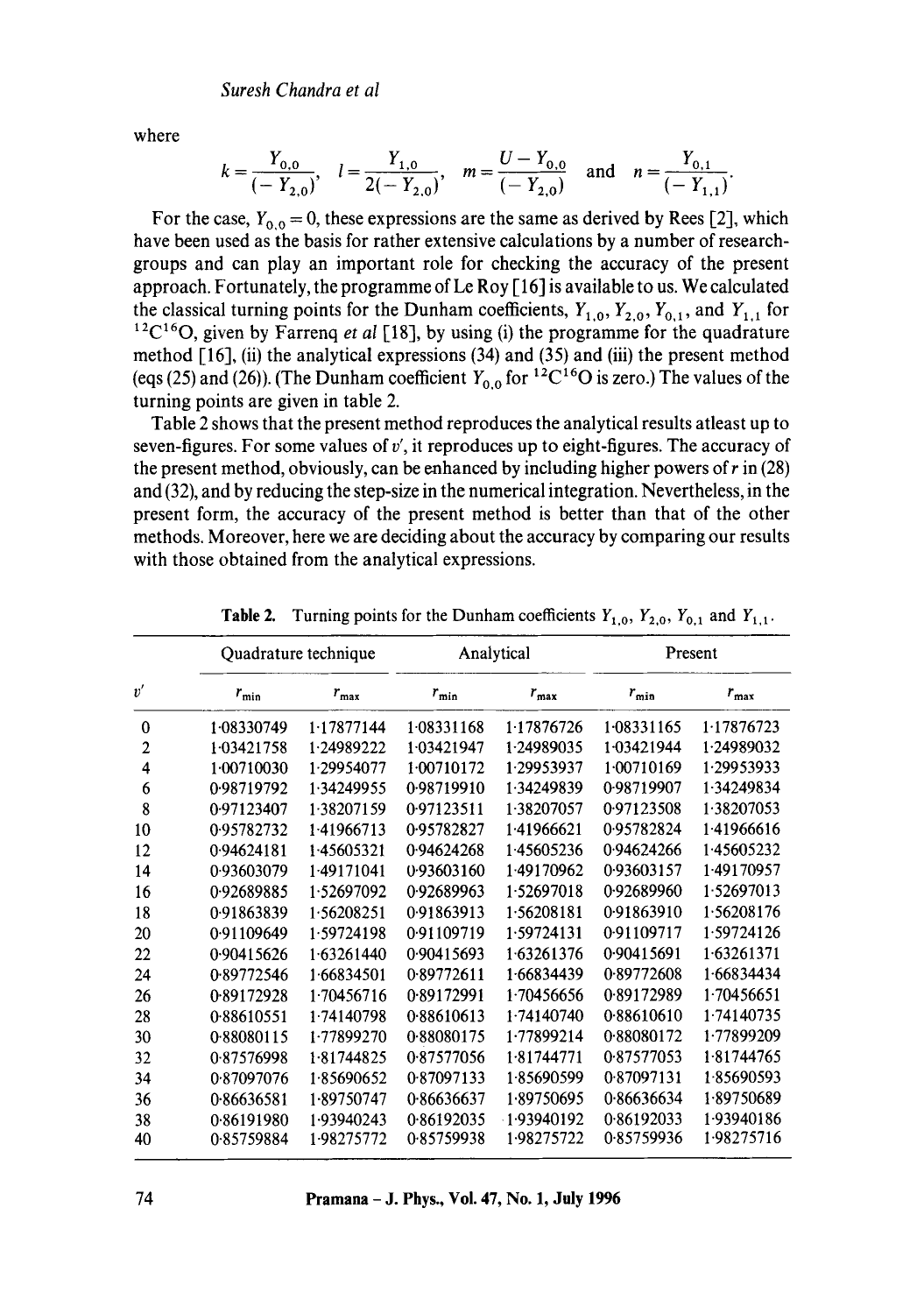# **5. Computer programme**

The computer programme developed for the present method is available on request from the first author. In the programme one has to put (1) the data for the atomic masses (in atomic units), AMASS(1) and AMASS(2), of the atoms of the diatomic molecule; (2) the Dunham coefficients  $Y_{i,0}$  and  $Y_{i,1}$  (in cm<sup>-1</sup>). The indices of the Dunham coefficients is increased by 1, for example,  $Y(3, 2)$  is used for  $Y_{2,1}$ .

In the programme, we have used the Dunham coefficients for the CO molecule, given by Farrenq *et al* [18]. The output of the programme is given in Appendix 1, where the Klein integrals F (in cm) and G (in cm<sup>-1</sup>), the turning points RMIN and RMAX (in  $\hat{A}$ ), and the potential energy (POTENE) (in  $cm^{-1}$ ) are given for the vibrational quantum number  $V$  up to 40.

## **6. Conclusions**

On the basis of the facts mentioned in the previous sections, we can conclude that the present method for the evaluation of the RKR potential-integrals for diatomic molecules is straightforward and fast, and the calculations can be performed to a better accuracy than that of the other methods. In the approach, the accuracy can be enhanced (i) by considering the higher powers of  $r$  in (28) and (32) and (ii) by reducing the step-size in the numerical integration of the first part. However, the achievement of the accuracy is limited by the accuracy of the computer used.

# **Appendix 1**

## ATOMIC MASSES ARE: 12.00000 15-99491

## VIBRATIONAL DUNHAM COEFFICIENTS ARE:

| 2169.812670           | $-13.28787634$       | $1.0411066470E - 02$  |
|-----------------------|----------------------|-----------------------|
| $6.9366407560E - 05$  | $1.6793523060E - 07$ | $2.0592515760E - 09$  |
| $-8.4881457070E - 10$ | $1.2397720130E - 11$ | $-8.2337372780E - 14$ |

# ROTATIONAL DUNHAM COEFFICIENTS ARE:

| 1.931280985           | $-1.7504392290E - 02$                     | 7.1739170070E - 07                        |
|-----------------------|-------------------------------------------|-------------------------------------------|
| $-2.1463545860F - 08$ |                                           | $4.4354039090E - 09 - 1.3610694500E - 10$ |
|                       | $1.2457857150E - 12 - 2.1251234150E - 14$ |                                           |

| V              | F               | G               | <b>RMIN</b> | RMAX     | <b>POTENE</b> |
|----------------|-----------------|-----------------|-------------|----------|---------------|
| 0              | $4.77277D - 10$ | $3.73757D + 06$ | 1.083312    | 1.178767 | 1081.5857     |
|                | $8.30935D - 10$ | $6.46760D + 06$ | 1.053423    | 1.219610 | 3224.8568     |
| $\overline{2}$ | $1.07832D - 09$ | $8.34185D + 06$ | 1.034222    | 1.249886 | 5341.6478     |
| 3              | $1.28258D - 09$ | $9.86103D + 06$ | 1.019395    | 1.275911 | 7432-0247     |
| 4              | $1.46202D - 09$ | $1.11710D + 07$ | 1.007114    | 1.299518 | 9496.0550     |
| 5              | $1.62496D - 09$ | $1.23386D + 07$ | 0.996547    | 1.321539 | 11533-8078    |

**Pramana – J. Phys., Vol. 47, No. 1, July 1996** 75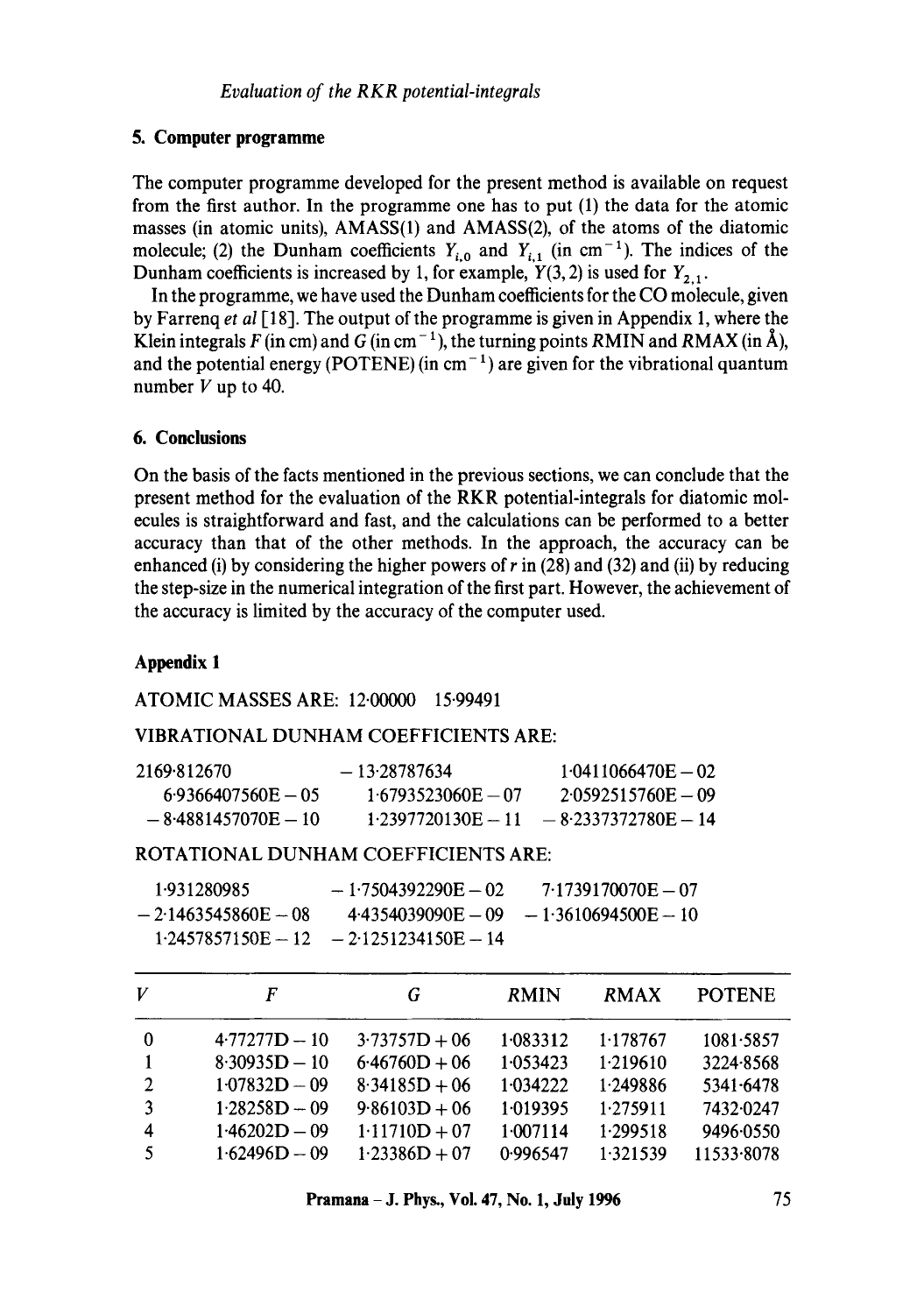*Suresh Chandra et al* 

| $\boldsymbol{V}$ | F               | G               | <b>RMIN</b> | <b>RMAX</b> | <b>POTENE</b> |
|------------------|-----------------|-----------------|-------------|-------------|---------------|
| 6                | $1.77605D - 09$ | $1.34011D + 07$ | 0.987231    | 1.342441    | 13545.3543    |
| $\overline{7}$   | $1.91816D - 09$ | $1.43819D + 07$ | 0.978880    | 1.362513    | 15530-7670    |
| 8                | $2.05325D - 09$ | $1.52966D + 07$ | 0.971300    | 1.381951    | 17490-1202    |
| 9                | $2.18270D - 09$ | $1.61567D + 07$ | 0.964355    | 1.400896    | 19423.4901    |
| 10               | $2.30754D - 09$ | $1.69703D + 07$ | 0.957942    | 1.419451    | 21330-9539    |
| 11               | $2.42855D - 09$ | $1.77439D + 07$ | 0.951986    | 1.437696    | 23212.5907    |
| 12               | $2.54636D - 09$ | $1.84826D + 07$ | 0.946424    | 1.455697    | 25068.4807    |
| 13               | $2.66147D - 09$ | $1.91904D + 07$ | 0.941210    | 1.473505    | 26898-7056    |
| 14               | $2.77430D - 09$ | $1.98706D + 07$ | 0.936302    | 1.491162    | 28703-3478    |
| 15               | $2.88517D - 09$ | $2.05261D + 07$ | 0.931670    | 1.508704    | 30482-4908    |
| 16               | $2.99440D - 09$ | $2.11590D + 07$ | 0.927285    | 1.526164    | 32236.2189    |
| 17               | $3.10222D - 09$ | $2.17714D + 07$ | 0.923124    | 1.543568    | 33964.6167    |
| 18               | $3.20887D - 09$ | $2.23651D + 07$ | 0.919168    | 1.560941    | 35667.7691    |
| 19               | $3.31452D - 09$ | $2.29414D + 07$ | 0.915398    | 1.578303    | 37345.7608    |
| 20               | $3.41936D - 09$ | $2.35018D + 07$ | 0.911802    | 1.595674    | 38998.6766    |
| 21               | $3.52354D - 09$ | $2.40472D + 07$ | 0.908364    | 1.613072    | 40626.6001    |
| 22               | $3.62719D - 09$ | $2.45789D + 07$ | 0.905074    | 1.630513    | 42229.6144    |
| 23               | $3.73045D - 09$ | $2.50976D + 07$ | 0.901923    | 1.648013    | 43807.8009    |
| 24               | $3.83344D - 09$ | $2.56041D + 07$ | 0.898899    | 1.665587    | 45361-2396    |
| 25               | $3.93626D - 09$ | $2.60993D + 07$ | 0.895996    | 1.683249    | 46890.0081    |
| 26               | $4.03903D - 09$ | $2.65838D + 07$ | 0.893207    | 1.701012    | 48394-1814    |
| 27               | $4.14183D - 09$ | $2.70582D + 07$ | 0.890524    | 1.718890    | 49873.8318    |
| 28               | $4.24478D - 09$ | $2.75231D + 07$ | 0.887941    | 1.736896    | 51329.0276    |
| 29               | $4.34795D - 09$ | $2.79789D + 07$ | 0.885454    | 1.755044    | 52759.8334    |
| 30               | $4.45144D - 09$ | $2.84262D + 07$ | 0.883057    | 1.773345    | 54166.3090    |
| 31               | $4.55534D - 09$ | $2.88654D + 07$ | 0.880745    | 1.791814    | 55548.5091    |
| 32               | $4.65974D - 09$ | $2.92970D + 07$ | 0.878515    | 1.810464    | 56906.4825    |
| 33               | $4.76473D - 09$ | $2.97212D + 07$ | 0.876363    | 1.829310    | 58240-2716    |
| 34               | $4.87040D - 09$ | $3.01386D + 07$ | 0.874286    | 1.848365    | 59549.9117    |
| 35               | $4.97683D - 09$ | $3.05494D + 07$ | 0.872279    | 1.867645    | 60835.4299    |
| 36               | $5.08413D - 09$ | $3.09540D + 07$ | 0.870341    | 1.887167    | 62096.8449    |
| 37               | $5.19239D - 09$ | $3.13527D + 07$ | 0.868468    | 1.906946    | 63334.1657    |
| 38               | $5.30171D - 09$ | $3.17458D + 07$ | 0.866659    | 1.927001    | 64547.3909    |
| 39               | $5.41220D - 09$ | $3.21336D + 07$ | 0.864909    | 1.947350    | 65736.5076    |
| 40               | $5.52398D - 09$ | $3.25164D + 07$ | 0.863219    | 1.968015    | 66901.4905    |
|                  |                 |                 |             |             |               |

# **Acknowledgements**

One of the authors (SC) is grateful to Prof. Dr W H Kegel for fruitful discussions during his visit to Germany under the Scientific Exchange Programme between the I.N.S.A., New Delhi and the D.F.G., Bonn. He is thankful to Dr Bruno Deiss for helpful discussions. We are also grateful to Prof. J V Narlikar for his encouragements. Facilities used at the IUCAA, Pune are thankfully acknowledged.